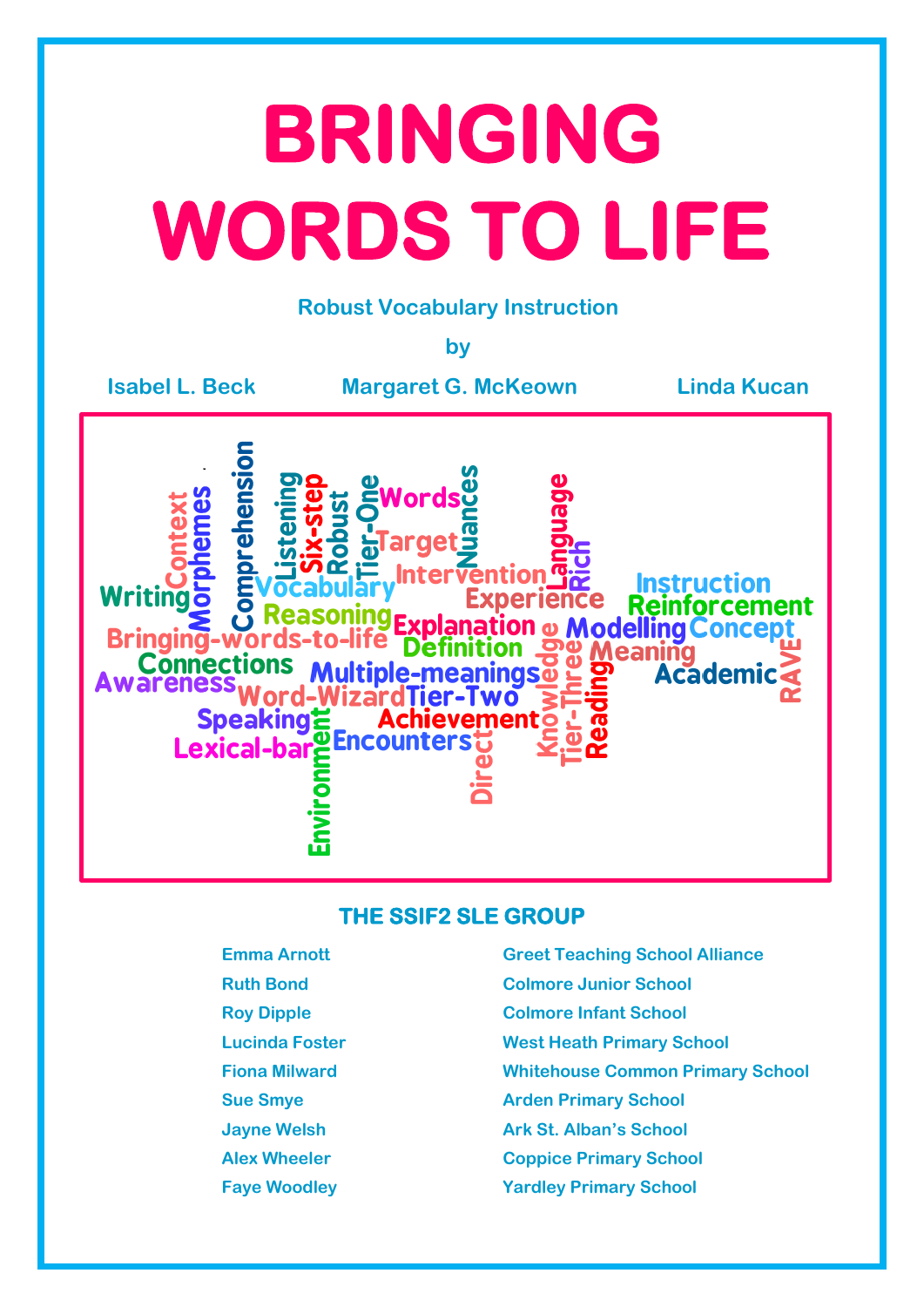

# **Page**

| 3                       | <b>Chapter 1: Rationale for Robust Vocabulary Instruction</b>     |  |
|-------------------------|-------------------------------------------------------------------|--|
| 5                       | <b>Chapter 2: Choosing Words to Teach</b>                         |  |
| $\overline{\mathbf{7}}$ | <b>Chapter 3: Introducing Word Meanings</b>                       |  |
| 8                       | <b>Chapter 4: Bringing Vocabulary into The Earliest Grades</b>    |  |
| 9                       | <b>Chapter 5: Instructional Sequences for Later Grades</b>        |  |
| 11                      | <b>Chapter 6: Assessing and Maintaining New Vocabulary</b>        |  |
| 13                      | <b>Chapter 7: Working with Instructional and Natural Contexts</b> |  |
| 14                      | <b>Chapter 8: Vocabulary and Writing</b>                          |  |
| 16                      | <b>Chapter 9: Differentiating Vocabulary Instruction</b>          |  |
| 18                      | <b>Chapter 10: Energising the Verbal Environment</b>              |  |

**Chapter summaries by SSIF2 SLE group**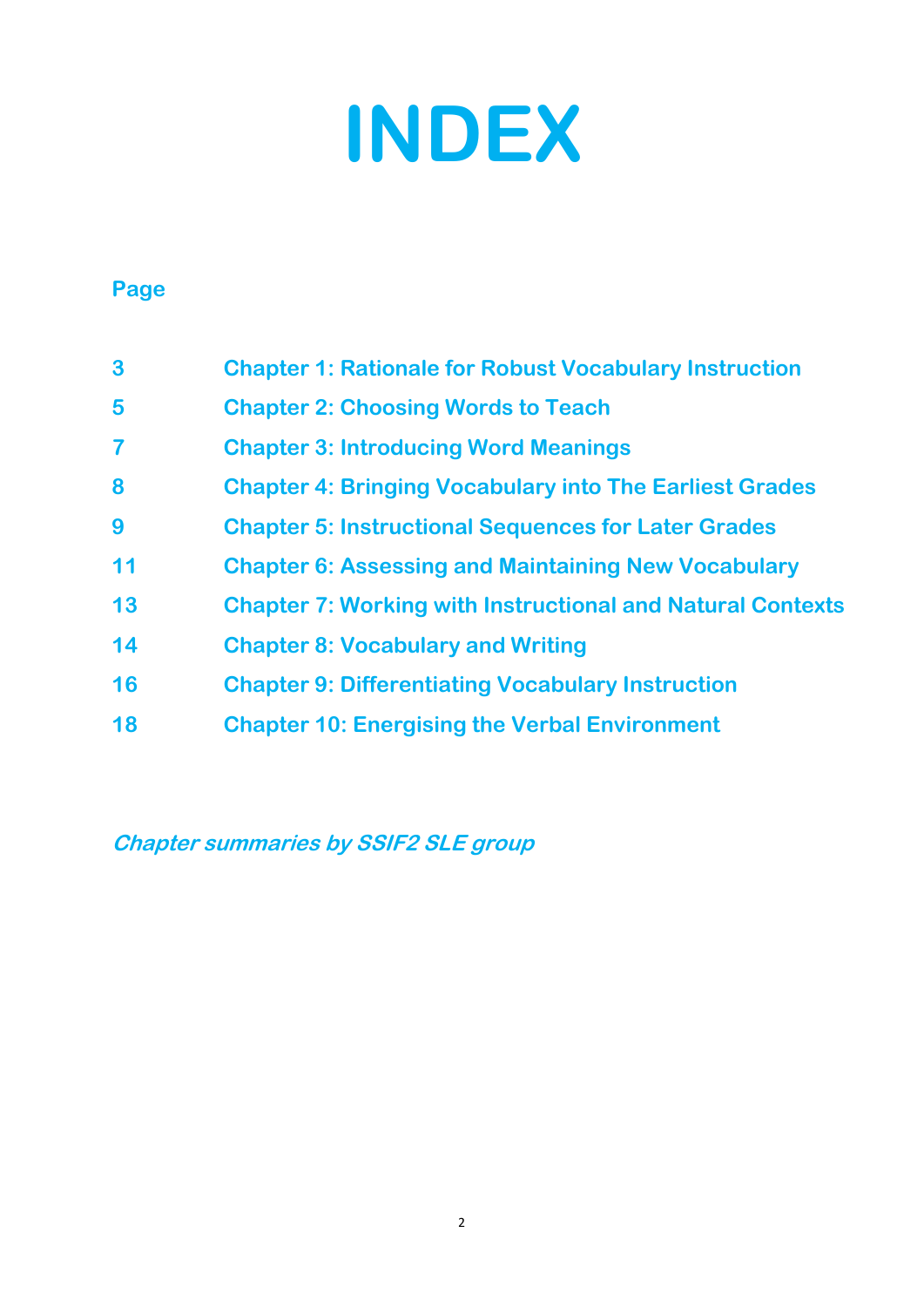## **Chapter 1: Rationale for Robust Vocabulary Instruction**

This chapter starts by reflecting on the roles of vocabulary in people's lives, highlighting that a large and rich vocabulary is not only the hallmark of an educated individual, but also facilitates one in *becoming* an educated person. The tight link between vocabulary and reading comprehension is also emphasised. Beck et al then go on to outline the stark differences in vocabulary knowledge among learners from different ability or socioeconomic groups – differences which, once established, remain from early years into adult life – as a clear rationale for the need for vocabulary instruction in schools. They comment that much vocabulary teaching in schools tends to comprise dictionary definitions and short exercises such as cloze passages or matching words with definitions and synonyms, whereas they are advocating *robust* vocabulary *instruction* which "involves directly explaining the meanings of words along with thought-provoking, playful and interactive follow-up". The approach can be used with all children and young people, from the earliest years upwards.

## **The role of context in word acquisition**

Whilst words *are* learnt from context, one of the problems is that later vocabulary learning shifts from oral to written contexts. It is more difficult to learn word meanings from written context as it lacks many of the features of oral language that support learning new word meanings (intonation, shared physical surroundings etc.). So, whilst learning new words in the course of reading does occur, in order to truly learn them, students must read widely enough to encounter a lot of unfamiliar words, read texts complex enough to contain a number of unfamiliar words, have the skills to infer word meaning information from the context and encounter the word(s) a number of times. Therefore, relying on wide reading for vocabulary learning adds to the inequities in individual differences in vocabulary knowledge.

Additionally, natural contexts are not necessarily informative for deriving word meanings, they may be:

**Misdirective** – unhelpful context, which seems to direct the student to an incorrect meaning; **Nondirective** – provides no assistance in directing the reader towards any particular meaning; **General context** – provides only enough information for the reader to place the word in a general category;

**Directive** – leads the student to a specific, correct meaning for a word.

We are then introduced to the writers' framework for choosing the words to be taught through robust vocabulary instruction: **the three tiers framework**.

**Tier 1:** most basic words which typically appear in oral conversations, *e.g. warm, cat, girl, swim*. Children are exposed to these words a lot, from a very young age, so readily become familiar with them.

**Tier 3**: words rarely used, which are limited to specific topics and domains, *e.g. photosynthesis, machicolations*. These words are probably best learnt when a specific need arises.

**Tier 2**: words which are of high utility for mature language users and are found across a variety of domains, *e.g. precede, auspicious, retrospect*. As these words are characteristic of written text, and used more rarely in conversation, students are less likely to learn the words independently. This is why the writers recommend instruction directed towards **Tier 2** words as being the most productive approach, with an aim of teaching around 400 new words per year.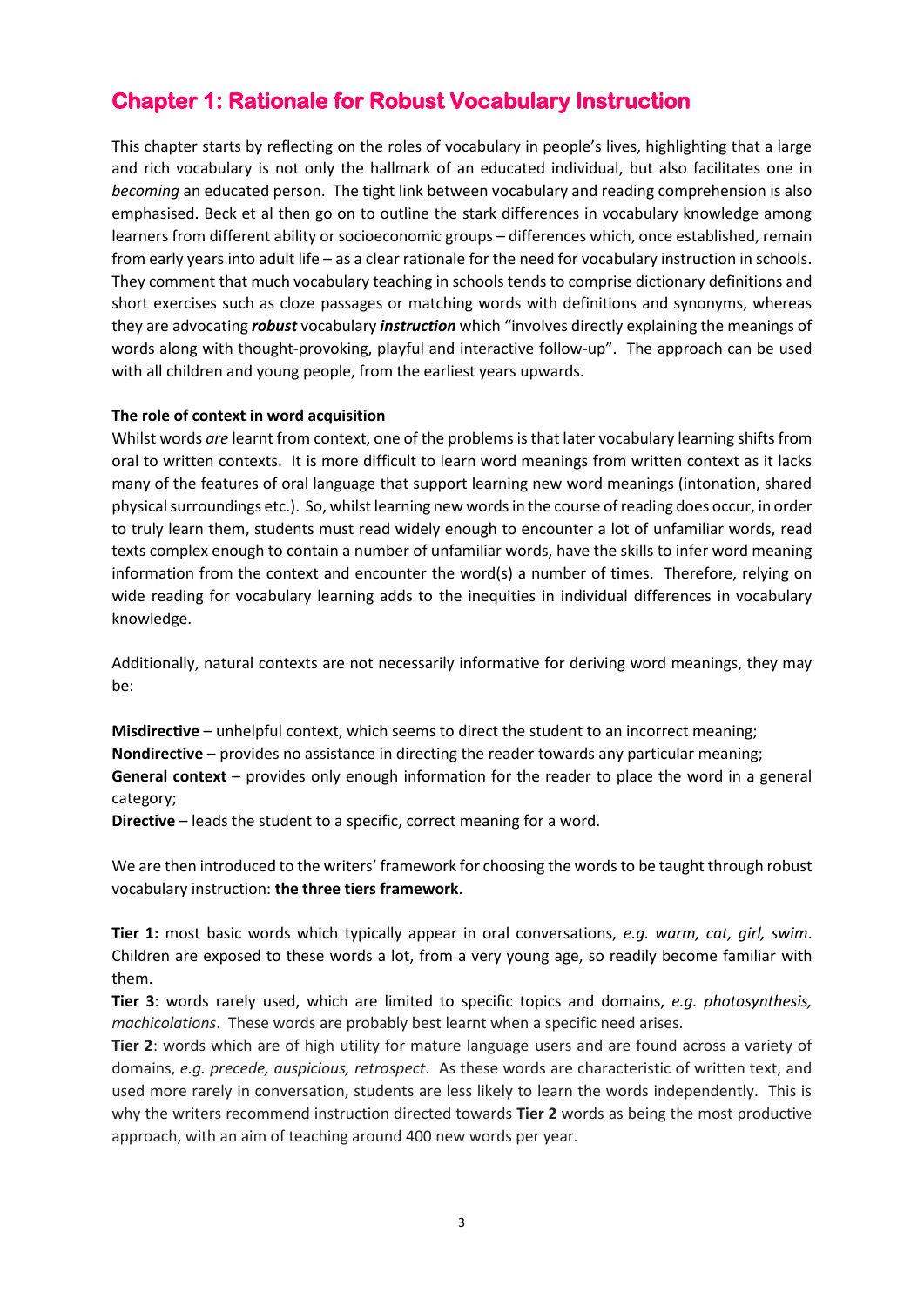This chapter also explores the fact that knowing the meaning of a word is not a case of 'all or nothing', firstly through referencing Dale's (1965) four stages of word knowledge:

**Stage 1:** Never saw it before. **Stage 2:** Heard it, but don't know what it means. **Stage 3:** Recognise it in context as having something to do with… **Stage 4:** Know it well. Page 18 includes a 'your turn' activity exploring this in more detail.

The writers then go on to look at other dimensions of in-depth word knowledge, such as pronunciation, understanding of the kind of context in which the word is usually found, register, morphology and syntax.

## **Making words come to life through robust instruction**

In the final part of the chapter, the writers highlight that rich and lively vocabulary instruction will encourage students to become interested and enthusiastic about words, keen to explore relationships among words and use them in a way that they come to 'own' the words. The writers finish the chapter by giving some examples of how they have "enhanced" traditional classroom activities for teaching vocabulary, which are explored further in later chapters and the appendices of the book.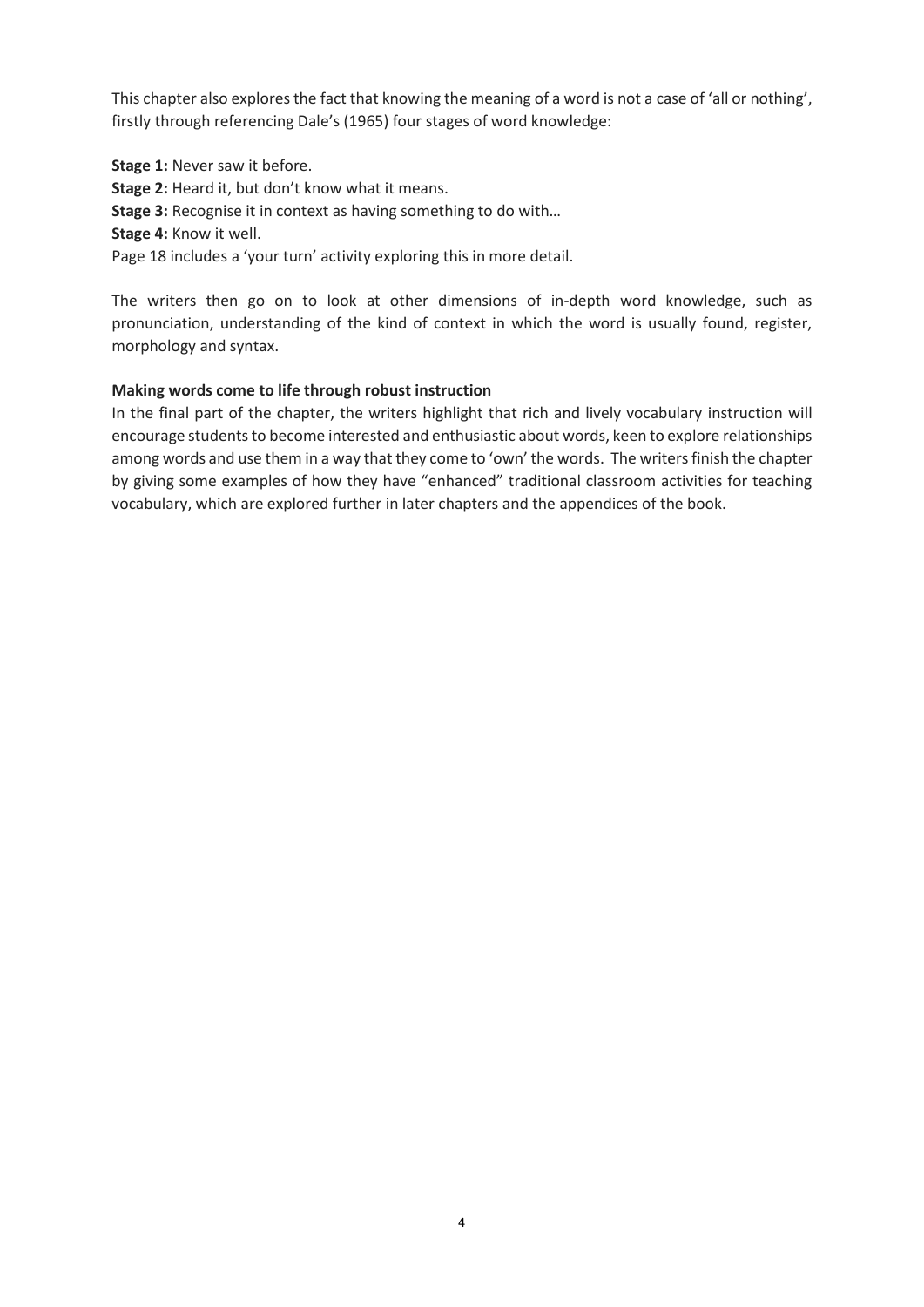## **Chapter 2: Choosing Words to Teach**

This chapter looks at the importance of looking for the right words to teach. It focuses on the principles that might be used for selecting the words to teach.

## **Which words to teach….?**

The writers categorise words into three Tiers:

**Tier One** – these are words typically found in oral language.

**Tier Two** – words that are wide-ranging and of high utility for literate language users.

**Tier Three** – words that tend to be limited to specific domains or rare words.

Vocabulary Researchers – those who describe the criteria for choosing words to teach ( Nation, 2001, Stahl & Nagy, 2006) and those who have developed procedures for identifying specific words (Biemiller, 2001, 2005; Hiebert, 2005).

Biemiller – Living Word Vocabulary. This investigates actual word knowledge and found that most of the words known by 80% of fourth grade students were actually known already by second grade students. It was identified that those words that 30-70% of children knew seemed likely to be learned next. Biemiller and Slonim noted that words were learnt in sequential order and thus concluded that word learning was a developmental matter and that teaching words in the order they would be acquired would be beneficial. The order of word learning must go through sequenced stages (the comparison is made with not running before you can walk). The order of learning words is dependent upon children's environments and experiences i.e. what they hear, see, are told, read and like. However, the writers highlight that words are not related in a hierarchical way, so adhering to a sequence for learning words is not necessary.

Hiebert's approach focuses upon frequency, although there is problem here with words with more than one meaning e.g. bank (financial institution), bank (the side of a river). Hiebert goal was to identify words from School Grades  $1 - 4$  but which also appear beyond. It is recommended that we do not simply rely upon word frequency as a main criteria for choosing words to teach, as it does not necessarily mean that the words are easy/difficult to learn or indicate how useful they may be in a student's repertoire.

Stahl and Nagy (2006) assert that the categories of words that merit significant attention are high frequency – the bulk of words spoken - (similar to Tier 1 words) and high utility general vocabulary words (similar to Tier 2).

Nation (2001) identifies four kinds of vocabulary when designing instruction: high frequency (likely to be learned from everyday experiences), academic (common across texts), technical and low frequency.

#### **Identifying Tier Two Words:**

These are words that are most likely to appear frequently in a wide variety of texts and in the written and oral language of mature language users. These could be words that students have no other way of expressing, or that give them a more mature/precise way of expressing concepts. E.g. merchant – salesperson / clerk. The boundaries between the tiers of words is not precise but instead a starting point.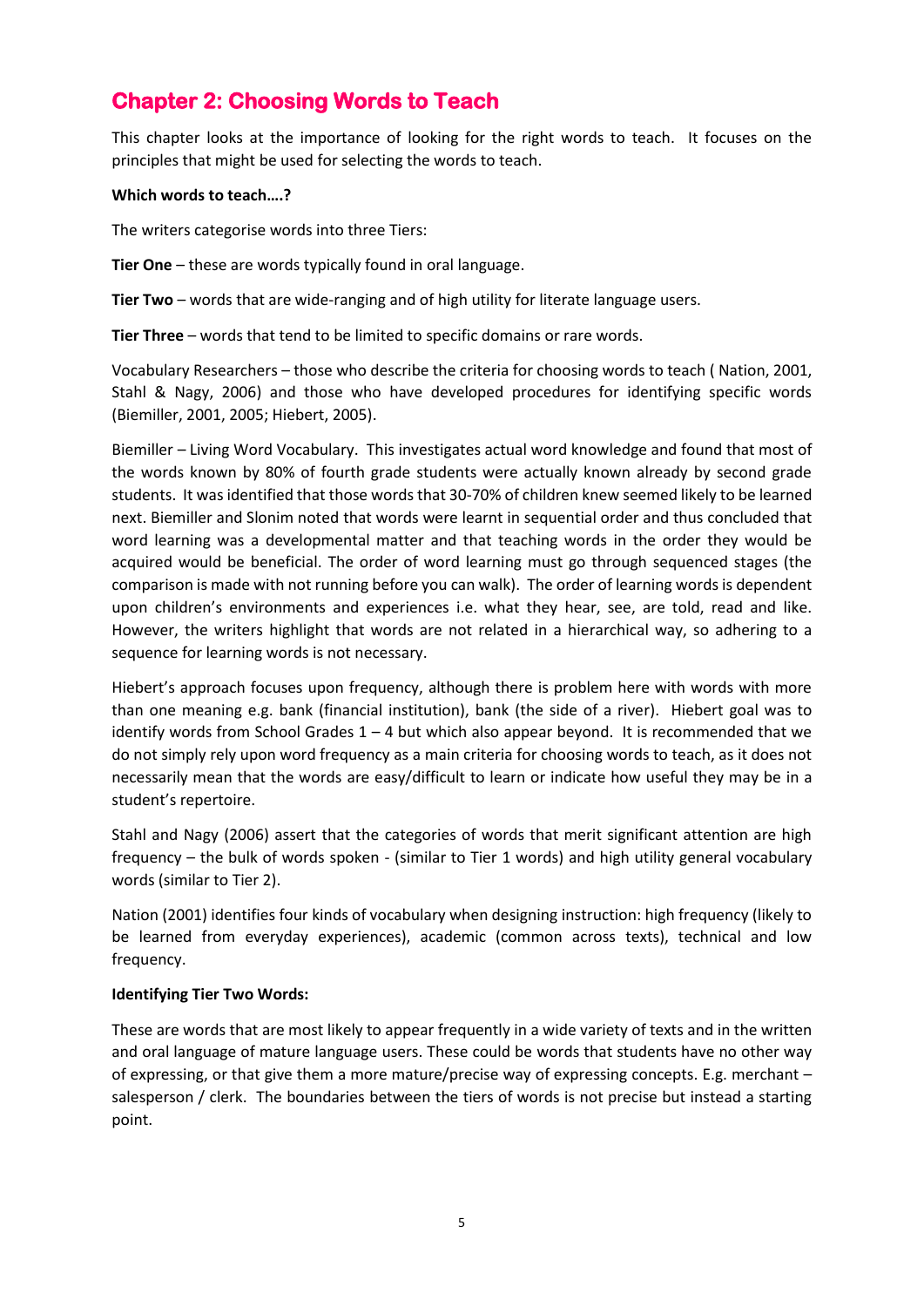#### **Criteria for Tier Two:**

Importance and utility, conceptual understanding and Instructional potential

## **Summary - Words for Instruction**

- 1. How useful is it? Will they meet it often? Will they find it in other texts? Will they use it to describe their own experiences?
- 2. How does it relate to other words they know? Will it add more dimension to a topic covered?
- 3. What does the word contribute in the situation or text?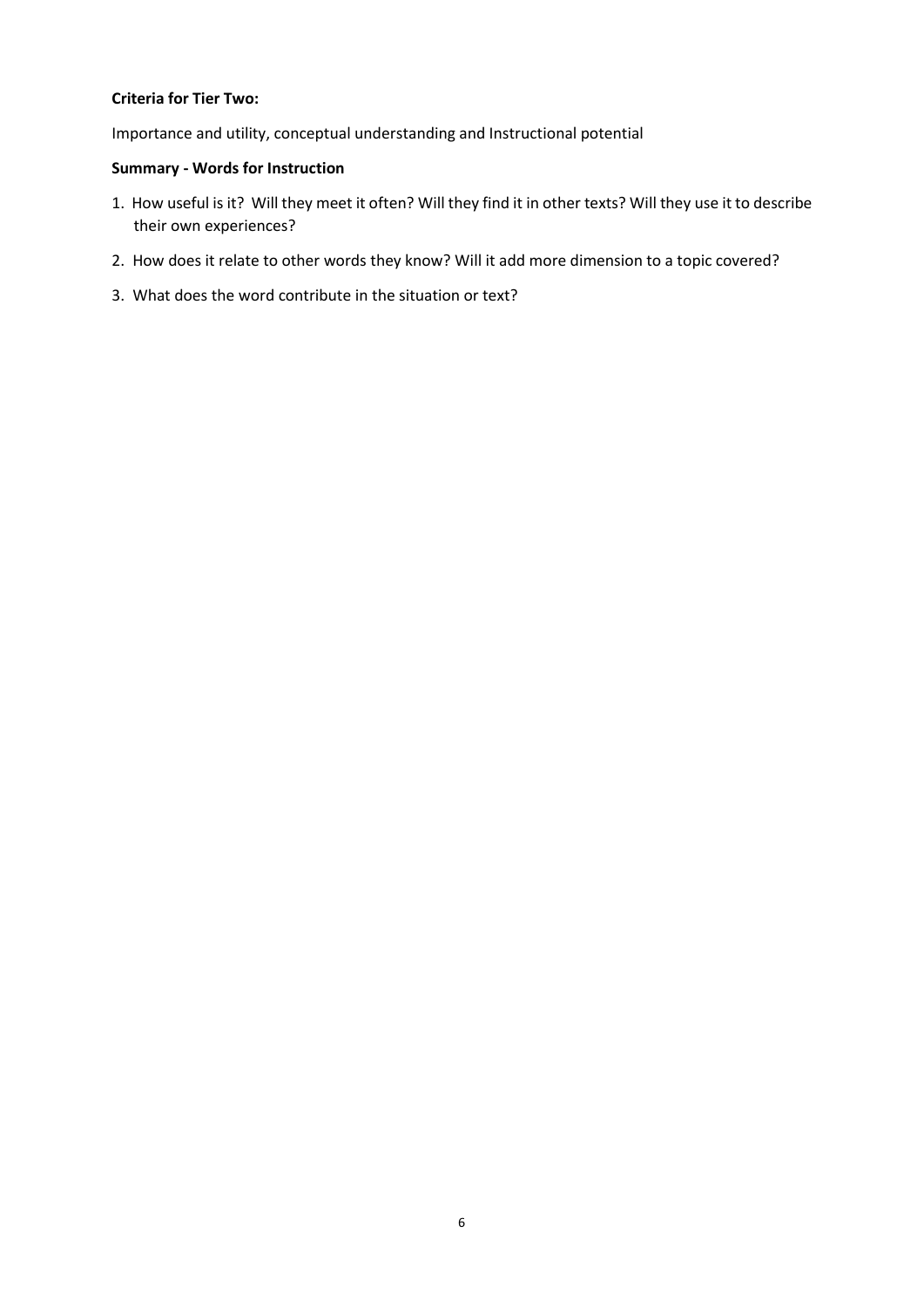## **Chapter 3: Introducing Word Meanings**

This chapter looks at when to introduce the meanings of new words, how many new words to introduce and how to introduce these new words.

#### **When?**

The chapter initially discusses the difference between understanding the meaning of words in a text context e.g. stopping part way through the text to clarify unfamiliar words to gain a better comprehension of the text, and after the reading so as not to interfere with the comprehension of the text. In other words, text comprehension or vocabulary development.

#### **How to introduce the words**

This chapter explores how teachers traditionally introduce new words, through dictionary definitions. Caution should be taken in using this method alone, as the definitions can be ambiguous when not put into context. The authors suggest here that when introducing definitions of unfamiliar words, teachers should put them in to an appropriate context for their pupils. Examples of these are listed on pages 46 and 47, including the word *covert*.

#### **Resources to support this?**

Learner's dictionaries are a suggested method of teaching the definitions of tricky words. As the book points out, it can be difficult to put some words into 'child-friendly' speak but this resource supports both teachers and pupils to do this. Google 'Cambridge Learner's Dictionary' to find an online version; another online resource which can be readily accessed and provides child-friendly definitions is onelook.com.

#### **Words with multiple meanings**

Words with multiple meanings can cause their own difficulties when they are taken from the higher tiers. However, tier one words with multiple meanings do not tend to cause much problem for children who have English as a primary language, as they will come across these words on a context basis through speech. This is not necessarily so easy for children who don't have English as their primary language.

#### **Examples of how to introduce words**

#### **Word associations –** 'Which words goes with…?'

This develops understanding of relationships between words as opposed to synonyms. The need for children to explain why words are associated is a key aspect of this method of word introduction as they are encouraged to justify and explain.

#### **Have you ever…? '**Describe a time when you have…'

This supports the acquisition of new words by encouraging children to manipulate the newly learned word.

#### **Applause, Applause!** 'Clap how much'

Children are encouraged to clap how much they would like… and why.

#### **Which would?** 'Which would you rather…'

The children are asked this question in relation to the new word.

#### **Summary:**

*Make word meanings clear and explicit. Actively involve students in the thinking about and using word meanings right away.*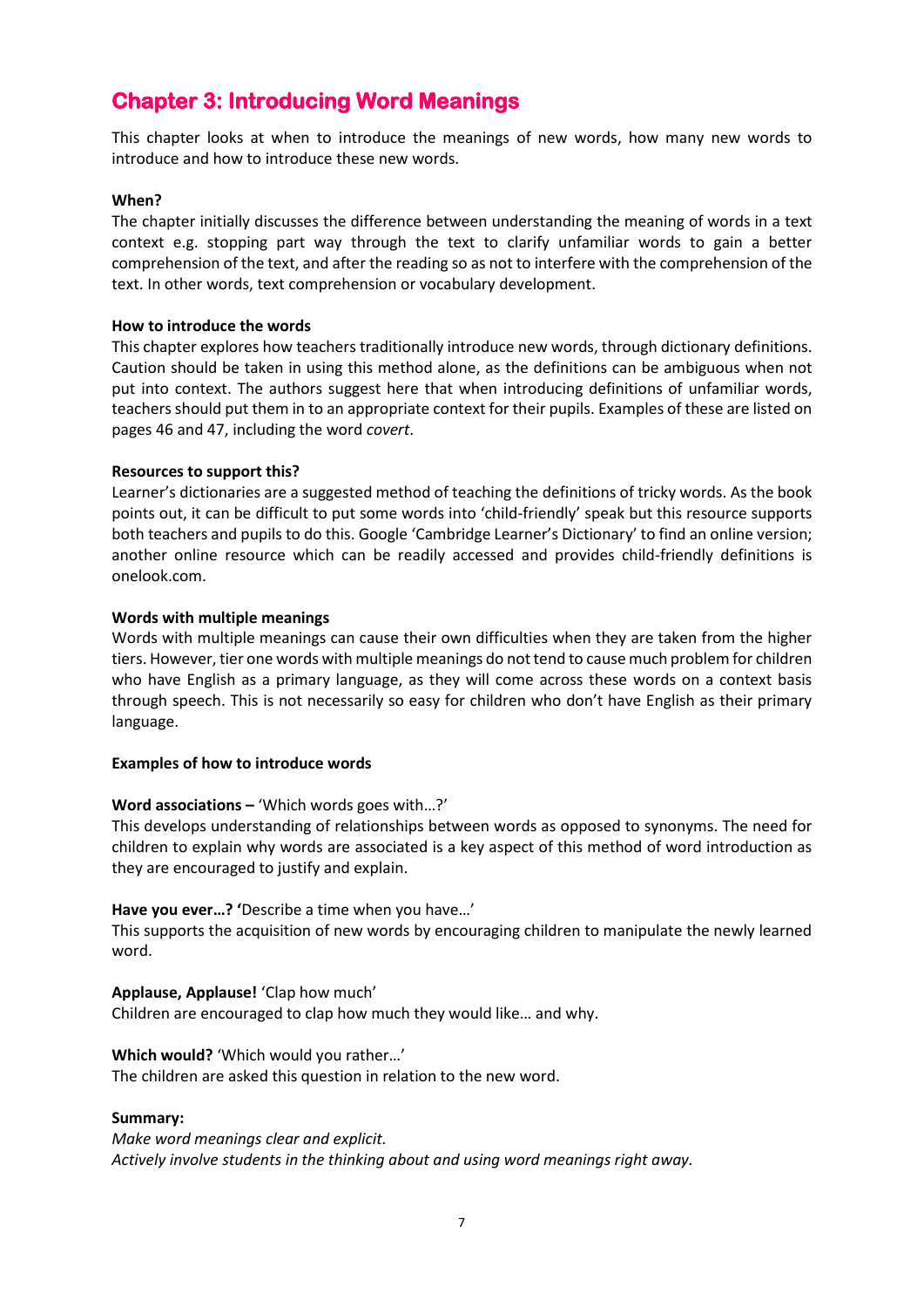## **Chapter 4: Bringing Vocabulary into The Earliest Grades**

This chapter focuses upon the suggested sequence for the teaching of new vocabulary to young children. This comprises of systematic word introductions and follow up activities designed to enrich the listening and speaking vocabularies of young children.

The chapter begins by reinforcing the fact that words for young children's language development do not come from the reading materials young children are asked to read. This is due, as you would expect, to young readers' word identification limitations. The language in these early reading books comprises of words known to children through their oral language, which are in essence 'tier one' words, and, as such, do not represent a rich source of vocabulary.

The chapter goes on to explain that the most valuable source of words for young children come from what are referred to as 'trade books,' i.e. books that are designed to be read aloud to young children. According to the research conducted, a word is considered a good candidate to teach to children if it seems likely to be unfamiliar but has a concept with which they could identify and use in normal conversation.

The number of words that can be successfully taught in a week is discussed in the chapter. The book suggests that up to 10 words can successfully be taught to children, but it does not suggest that this is the norm. More so, the book suggests that the decision on the number of words to be taught should be decided by the teacher, based upon time constraints and what else is going on in the classroom.

When introducing words to young children, the chapter explains that direct instruction should occur *after* a story has been read, meaning that teachers have a strong context with which to begin word meaning introduction. This is the first component of introducing words to young children. This is because it provides a situation that is already familiar to the children and provides a rich example of the word's use. Specific examples of the format for introducing words to young children are given in the chapter, pages 61-69 and 70-74.

The second component of the process, as detailed in the chapter, is about developing a definition of the word that is accessible for children. In the case of young children, this can pose more of a challenge. The authors highlight the fact that when giving a definition to young children, an example of the word's use should be embedded within it, as this can help pinpoint and clarify its meaning. This is also important to ensure that children have examples of the word beyond the original use in the story; using contexts the children are familiar with and interested in is one such way to do this. This is a fundamental part of the process, as multiple contexts are needed for a learner to construct meaningful and memorable representations of the word. It also helps to stop the common occurrence of young children limiting their use of a word to the context in which it was originally presented.

The chapter concludes with details about the final component of instruction for young children: giving children the opportunity to interact with the words that have been introduced. This involves responding to and explaining examples of the words, as well as developing their own examples of the word's use.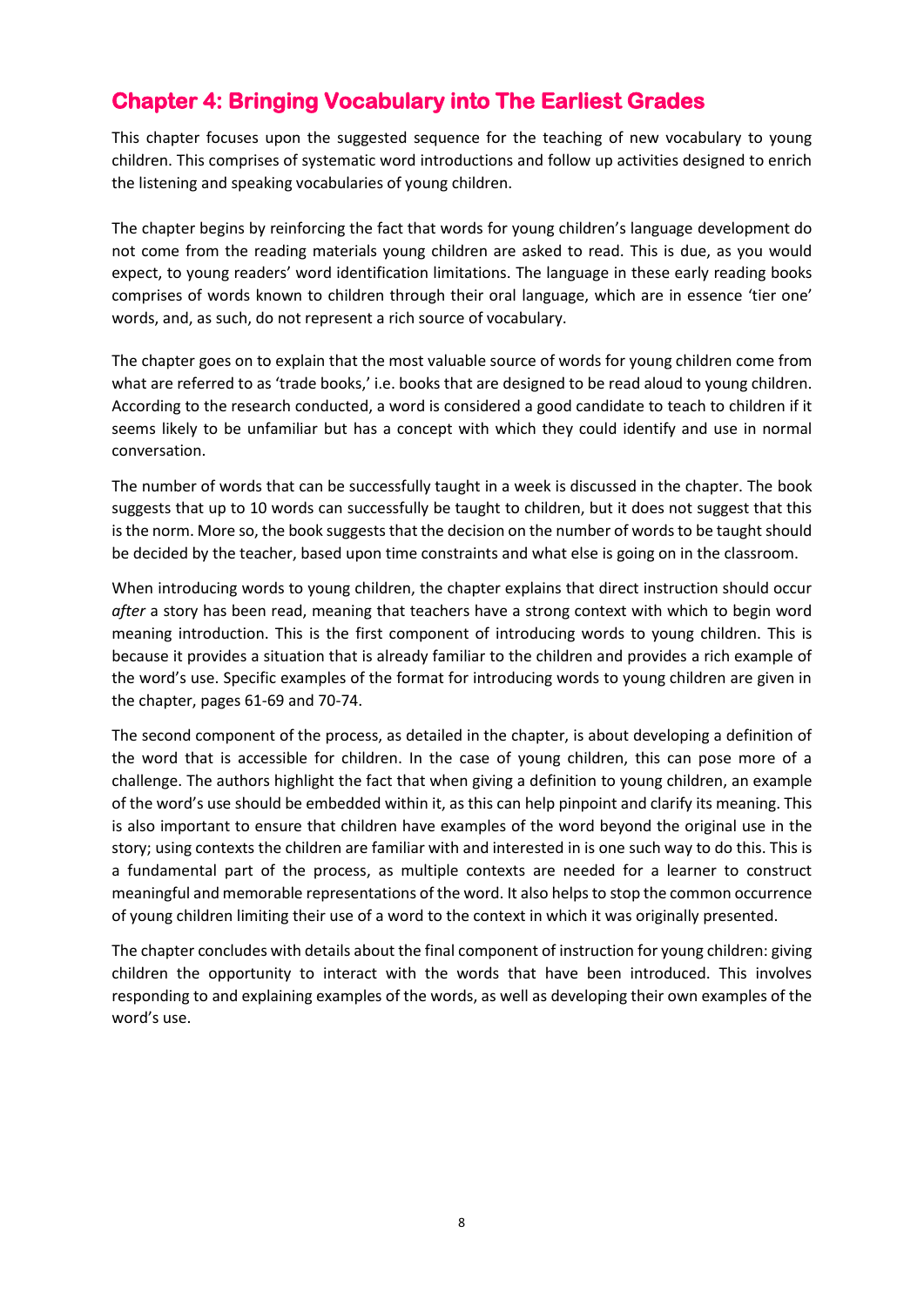# **Chapter 5: Instructional Sequences for Later Grades (Key Stage 2 and beyond)**

The nuances, subtleties and uses of a word can only be understood through repeated exposures to the word in a variety of contexts.

## **Robust and instructional activities**

Multiple, frequent and varied encounters with target words together with robust and instructional activities which engage students in deep processing are needed. Choose 10 words per week with daily follow-up activities which expose students to their use in different contexts and with different nuances of meaning:

- Students log words and meanings in a vocabulary book together with examples of how each word can be used.
- Give out one "example" and one "non-example" of the target word to establish meaning. Ask which is correct and which not, and seek an explanation: e.g. *banter a) A husband and wife argue about what to have for dinner. b) A husband and wife tease each other about who ate more at dinner.*
- Pair two target words which are not obviously related. Does a relationship exist? This helps students when a word is encountered in a new and unfamiliar context. e.g. Could a *virtuoso* be a *rival*? Would you **suppress** a **profound** thought? When would **compensation** not be **sufficient**?
- Expose students to (up to three) slightly altered definitions of each target word over a week this stops blithe learning of a definition off-by-heart and deepens thinking and understanding. *e.g. ambitious 1. Really wanting to succeed in becoming rich/important.* 
	- *2. Wanting to get ahead by becoming powerful.*
	- *3. Wants great success in life.*
- "Beat the Clock" quiz game Give 2 minutes to complete true/false on a range of definitions *e.g. Shrill sounds can hurt your ears. Gregarious people would rather be alone. It might be hard to have a conversation when there is a commotion. Frank people keep their thoughts to themselves.*
- Provide sentence stems with the target word to extend *e.g. The citizens were incredulous when…*
- "Ready, Set, Go" list the target words on one side (numbered) and mixed up definitions on the other (lettered) and get the students to match them correctly.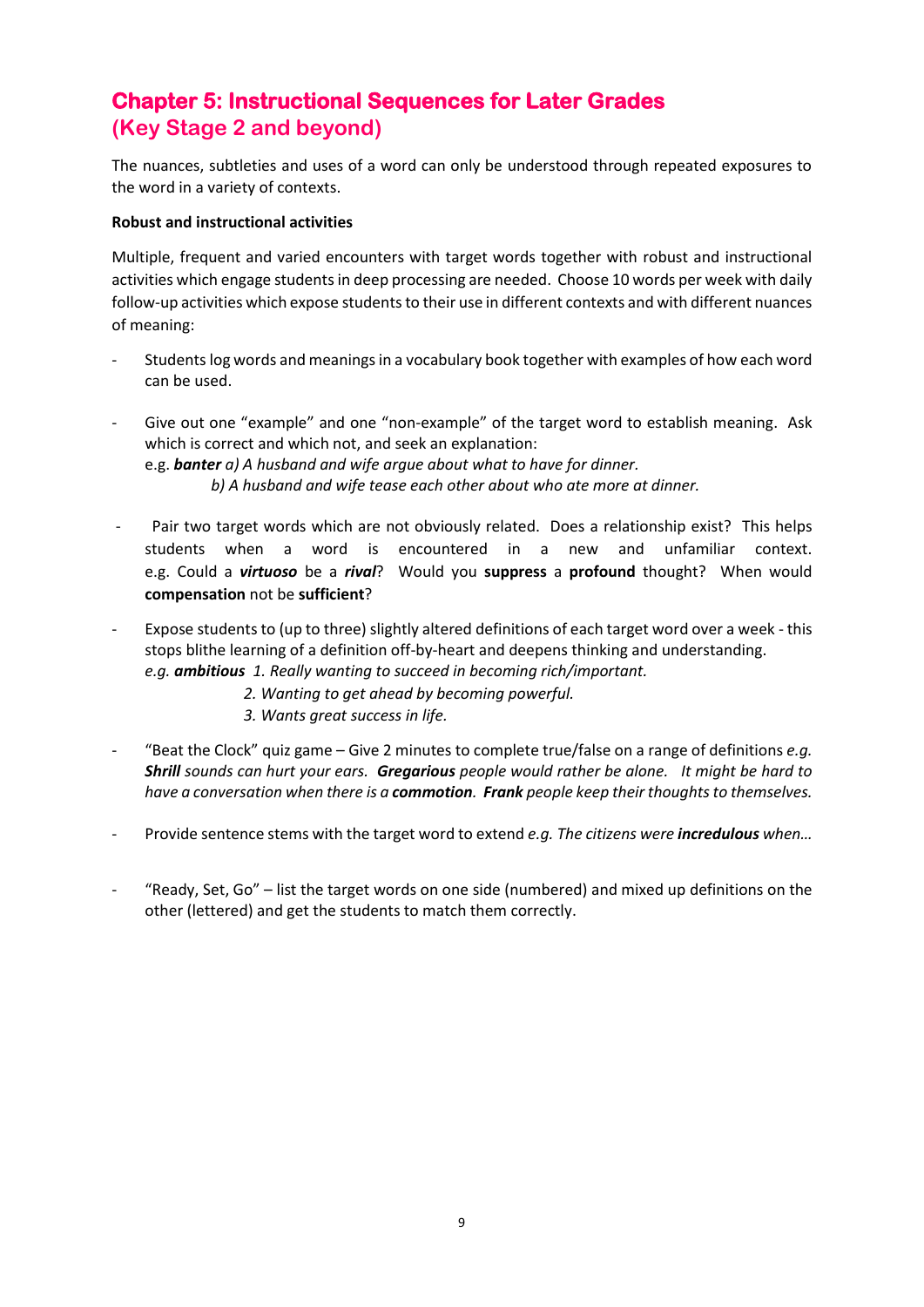#### **5 day instructional sequence approach**

**Day 1** – Introduce target words (with page ref), how used in story (context) and a student-friendly explanation of the meaning:

| e.g. Target words | Story context         | Student-friendly explanation |
|-------------------|-----------------------|------------------------------|
| <b>Forlornly</b>  | Jack shrugged his     | Forlorn means miserable or   |
| (page 131)        | shoulders forlornly   | unhappy.                     |
|                   | when he had to finish |                              |
|                   | digging the garden.   |                              |

**Days 2 - 4** – Engage in a range of follow-up activities as outlined above.

**Day 5** – Assessment e.g. 1. List the target words and write a series of sentences into which the correct word has to be placed (cloze exercise) 2. Questions using target word *e.g. Would you admire someone who absconded with your new cricket bat? Why/why not? When might your teacher be incredulous about something you did?*

#### **Benefits of this approach**

a) promotes "word ownership" by students;

b) develops "word awareness" – students start to notice words generally as well as the target words;

c) words can only truly be learned through use since the distinctions between them are often so subtle.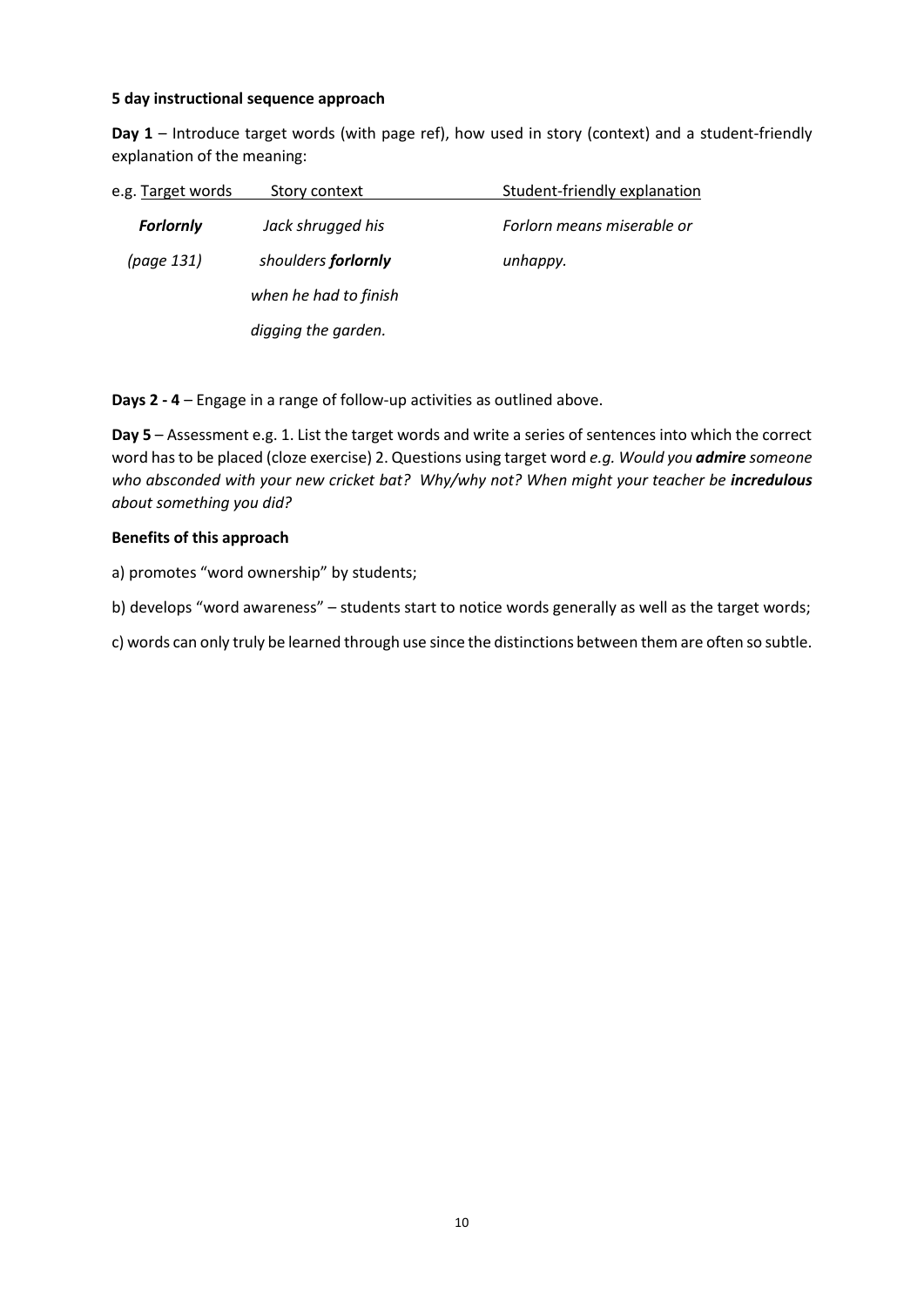## **Chapter 6: Assessing and Maintaining New Vocabulary**

This chapter discusses the all-important assessment aspect of teaching vocabulary and maintaining these words in pupils' vocabulary. However, it stresses that assessments should not be considered the end of word learning. It must continue throughout the year, phase and key stage to ensure pupils develop a bank of vocabulary that can be used for various purposes. To allow for this continued relationship with taught words, opportunities must be created to ensure that pupils can activate the use of these written words in verbal and written form. Attention to these words needs to be maintained within and outside the classroom.

#### **Assessment – What does it mean to know a word?**

Teachers will need to consider the learning that they expect to take place  $-$  is it the initial understanding of a word or is it a deeper understanding to allow for use in comprehension and composition? In early key stage one, pupils are asked to recognise real and 'nonwords' for example, in the phonics screening check, most pupils are able to spot 'nonwords' but, when asked about the meaning of the real words, they may struggle to define a word and are inclined to use the word in an example. This lack of understanding of word meaning continues throughout the primary setting, where the ability to generate synonyms or explain the meanings of words can be limited. Teachers must also be aware of lower ability pupils' more limited vocabulary and the fact that they may have less knowledge about the words that they do know. All of this needs to be considered when selecting processes for assessing word knowledge. An example for assessing varied abilities is to use a word matched to its definition but then extend this to asking pupils to provide an example of the word being used.

Multiple choice tasks are often used, as seen in end of key stage assessments. However, word choices need to be considered carefully to ensure that the incorrect words in the selection are not too abstract and make the answer too easy to find. True or false tasks are also used and can be used to assess depth of knowledge by asking for an explanation. Providing an example and 'non-example' of a word meaning can also be used and, again, asking for explanations will allow for depth of knowledge to be assessed.

#### **Assessing depth of knowledge (greater depth pupils)**

For younger pupils, these tasks could be completed verbally. Strategies could include:

- Describe how someone acts that shows them being …
- Tell me about a time when you were/felt …

Compare pairs of words (acquaintance / ally, extraordinary / peculiar)

Supply use of a word in varied contexts and plan for these in questions or tasks.

#### **Maintaining Vocabulary**

Pupils require *frequent* encounters with the words that they are taught. Creating a classroom dictionary, index cards or making use of a working wall area all go towards maintaining pupils' attention to these words. Pupils in upper key stage two could keep their own record in journals, planners or work books. Strategies could include:

- Training pupils to acknowledge use of word in a text and suggesting how the author could have used one of the taught words instead.
- During planning stages, ensure pupils are given opportunities to use taught words.
- Ensure teachers use these words in daily routines, marking, conversations and questioning.
- Provide pictures to stimulate the use of these words this could be displayed as a morning task.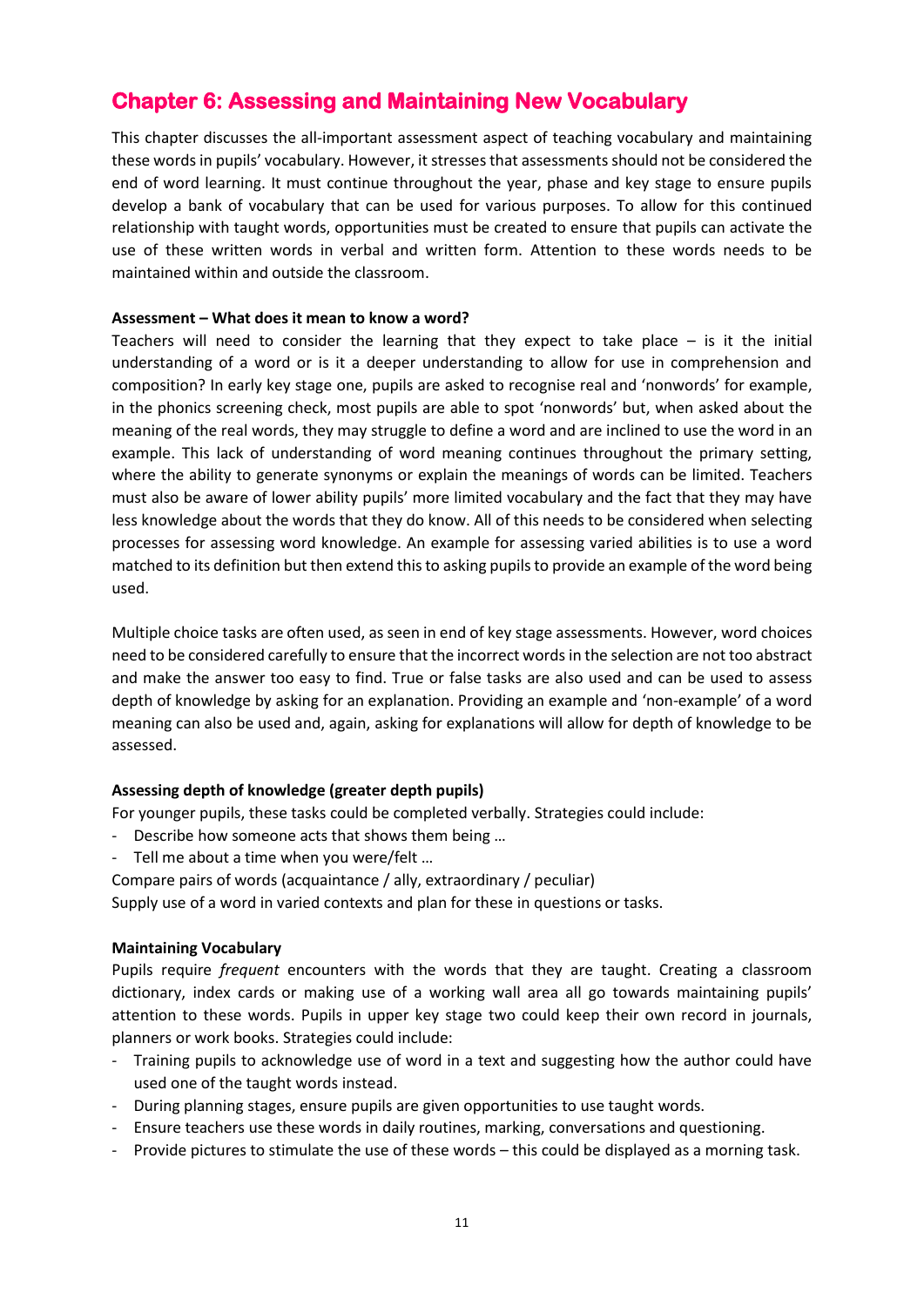#### **Taking vocabulary outside of the classroom - 'Word Wizard' / 'In the Media' (McKeown et al 1985)**

For younger pupils, create a reward system and encourage pupils to recognise use of taught words in 'real-life'. Pupils will come to school and share when they have seen, heard or used the words. Evidence for the correct understanding of the word(s) will be clear, based on the context of word use. Even if the teacher feels that pupils are not being honest about this, it is still valuable and can be assessed if the word is discussed appropriately. It can be more prescriptive – teachers can ask pupils to find a specific word in newspapers, on TV etc. Each week the 'Word Wizard' (pupil with most points) can be given a wizard's hat and be open to questioning around the school setting. For older pupils, consider 'In the Media'. Pupils are set the task to recognise taught words in video games, movies, on the internet etc. They can record their learning on slips or post-its and add to a working wall area.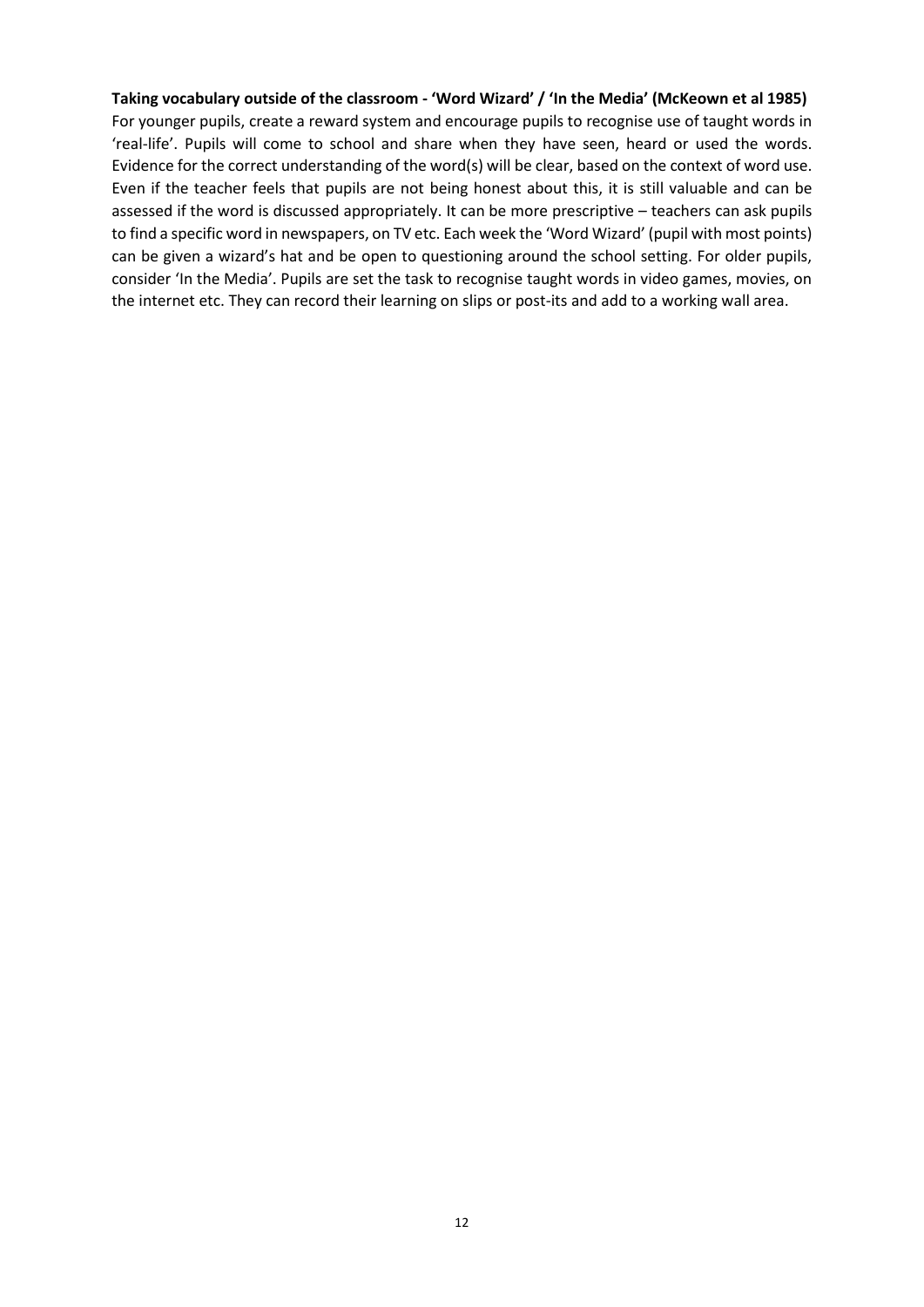# **Chapter 7: Working with Instructional and Natural Contexts**

In this chapter the writers open by considering the challenge of deriving word meaning from both *instructional* and *naturally* occurring contexts. An overview of instructional strategies along with the potential pitfalls faced by low skilled readers is presented. The advantages but also potential limitations of teaching 'context cues', regarding the challenge of transferring learning to natural contexts, are briefly discussed.

The importance of getting students to 'make their thinking public' (Goers et al 1999) is examined, in order to support students' ability to learn to think about what a word might mean by querying the context and making hypotheses about word meanings. The chapter uses 'transcripts', e.g. for the word *conscientious*, to explore and expose the vital instructional steps, whereby a teacher models and then carefully 'scaffolds' questions to help low skilled readers (through repetition of this practice) to develop sensitivity to the relationship between a new word and the context in which it appears.

Finally, the authors share that words more commonly appearing in *informational contexts* may not be being given the attention required. The writers introduce their latest instructional focus 'RAVE' (Robust Academic Vocabulary Encounters), whereby the meanings of academic words are explored by first introducing the words through a variety of authentic contexts and by providing 'friendly' explanations of word meanings, to promote discussion about how the word meaning fits the various contexts.

#### **Instructional Sequence:** Goerss, Beck and McKeown (P126 – 128)

This section talks the reader through a Five Step instructional model, to explore the meaning of 'scowled' in the following sentence: 'As for Rusty, he *scowled* at Mary before stamping out of the room, "And I'm not coming back either, see!"'(Further examples/transcripts p128 – 132).

- 1. **Read and paraphrase text** introduce context, placing emphasis on unfamiliar word
- 2. Through skilled questioning, **establish meaning of the context** for students to become 'sensitive' to the relationship between a context and an unfamiliar word. Prompt, 'Is there anything else?'
- 3. Student provides **initial identification/rationale** of unknown word
- 4. Student **considers other potential meanings**
- 5. **Summary** of information established through teacher/student dialogue for conclusions to be drawn.

#### **Research and Development Project – Robust Academic Vocabulary Encounters (RAVE)**

Beck et al state that although *academic words* often frequently occur in students' environments, they are not likely to learn their meanings without direct instruction.

Academic Word List (AWL), Coxhead (1998), is a list of high-frequency words common across various *content-area texts*/high transfer words e.g. *anticipate, neutral, diminished.*

Example RAVE lesson (P134) provides teacher materials for introducing the word *'expose'* in two specific contexts: 'miners *expose* layers of coal'; 'students *exposed* to the world of jazz'. The steps outlined can be adapted in order to utilise this approach for other words.

**Web based resource:** The British National Corpus (BNC) enables searches for contexts containing specified words for exploration/instruction; a great resource for teachers to expose students to a range of contexts for the same word and to use with the RAVE approach to vocabulary instruction!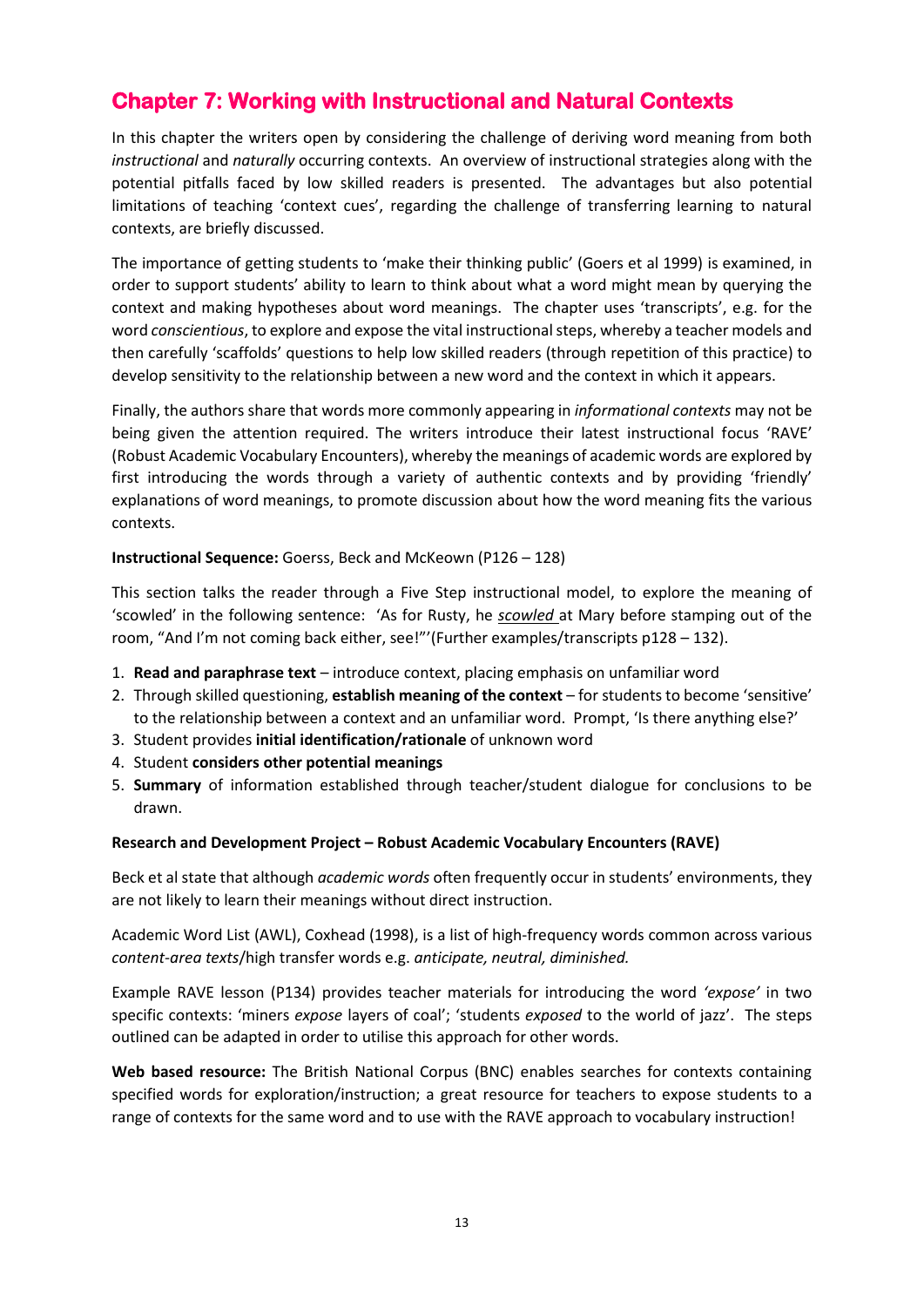## **Chapter 8: Vocabulary and Writing**

This chapter starts by reflecting on the notion that vocabulary knowledge being related to writing proficiency is intuitively compelling. Word choice is often one of the features included on assessment frameworks to evaluate students' writing. Precision of word knowledge is another feature related to good writing as it enables the writer to say exactly what they want to say. Corson (1995) suggests that it is the content of language, especially the use and diversity of vocabulary, that teachers look for when their students are communicating meaning.

## **Reading and writing as related processes**

Historically, reading and writing have been thought of as contrasting processes, with reading being identified as a receptive process and writing an expressive process. In the 1950s, psychological research shifted from behaviourism to cognition. This influenced educational thought and new understanding about reading and writing developed. By the 1970s, reading had emerged from a passive, bottom-up activity to a constructive process in which readers actively engage with text to create meaning. Writing emerged from a focus on the product to a process of interactions between the writer and knowledge of language, topic and audience.

The overall theoretical orientation of the similarities is that they are both constructive processes. Fitzgerald & Shanahan (2000) discussed four types of knowledge that both readers and writers share and need to ensure that reading and writing are successful.

**Meta-knowledge about written language** – awareness as a reader of the need to interact with the text to understand ideas and as a writer to interact with ideas to create text. Meta-knowledge also involves monitoring one's own meaning making.

**Linguistic features of written language** – phonemes, spelling, morphology, syntax and text features. **Procedural knowledge** – knowing how to access and use knowledge during reading and writing.

**Domain knowledge and semantics** – often referred to as content knowledge (what the reader or writer already knows about the content) and vocabulary; the words and word choices which are the building blocks of reading and writing.

#### **Vocabulary instruction and writing**

The chapter continues to explore different approaches to teaching vocabulary with the latter part reproducing some of Yonek's (2008) dissertation research regarding students' essays pre-vocabulary instruction and post-vocabulary instruction (p144 – p151).

Scott, Skobel and Wells (2008) describe an approach whereby teachers immersed students in rich literature whilst encouraging them to examine the authors' use of words. The notion was that students would value the power of words in texts, leading to wider vocabulary use and thereby improved writing. Students were encouraged to "gather Gifts of Words" and then record these in a word bank to draw on in their own writing. (Often phrased as "Magpie books" in the UK).

Three studies mentioned in this chapter (Mezynski (1983), Stahl and Fairbanks (1986), Duin and Graves (1987)), conclude that vocabulary instruction does appear to have an effect on comprehension. The key features of this being:

**Amount of practice of targeted words** (multiple exposure)

**Breadth of word knowledge about the words** (definitional and contextual)

#### **The use of active processing**

These features are the hallmarks of robust vocabulary.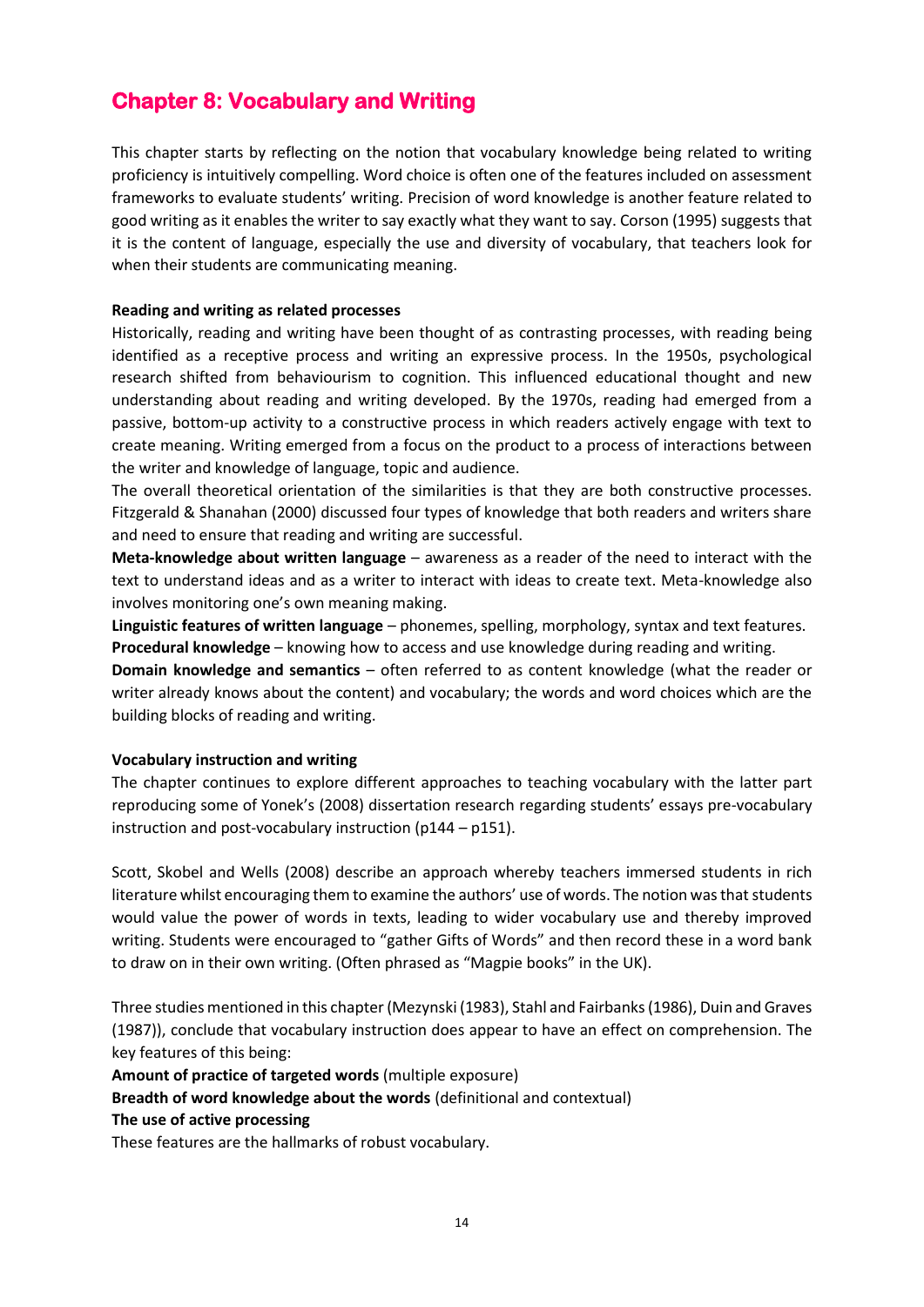## **Summary**

The content of students' essays dramatically improved with the introduction of Tier Two words as this gave the writer focus and content. Adams (2009) stated: "Words are not just words…What makes vocabulary valuable and important is not the words themselves so much as the understanding they afford".

There is a paucity of research about the relationship between vocabulary and writing in contrast to that of reading and vocabulary. What research there is supports the notion that it is not just any kind of vocabulary instruction that affects writing but that it has to be *robust*.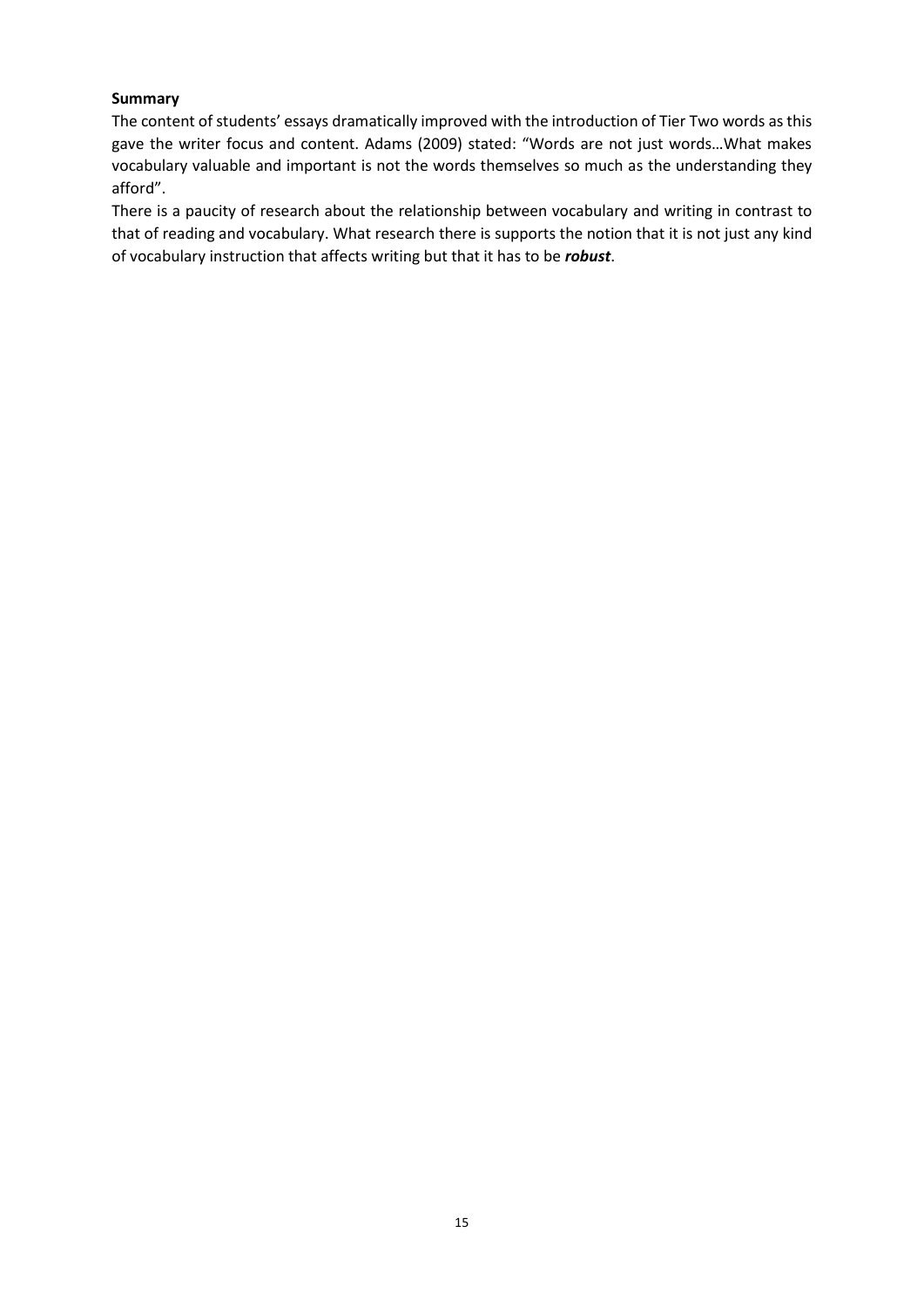## **Chapter 9: Differentiating Vocabulary Instruction**

This chapter describes approaches for differentiating vocabulary instruction. Specifically, how robust vocabulary instruction can be used to address the needs of students who struggle with reading and students who are English learners (ELs).

#### **Students who struggle with reading**

In the US in 2004, the Individuals with Disabilities Education Improvement Act (IDEA) was reauthorized, allowing for more timely and multileveled support for students who were having difficulty in school, most often reading. One model for support is response to intervention (RTI), which provides differentiated instructional approaches designated as tiers. These should not be confused with the tiers identified for vocabulary words. There is no correspondence between them.

Tier 1 RTI instruction makes use of a core program with a curriculum that meets state guidelines, such as a basal reading program. Tier 2 instruction is in addition to the instruction provided by tier 1 approaches. Based on assessment results, students who are assigned to tier 2 receive targeted instruction in small groups to address areas such as phonics or fluency. Tier 3 instruction is designed to address the needs of students who are high risk for academic failure and often involves one-to-one instruction. The instructional support offered at each tier increases in intensity, frequency and duration.

There is sufficient evidence to indicate that the vast differences in children's vocabulary need to be addressed from the beginning of schooling if those differences are ever going to be mediated. Further studies have seen huge success in the power of instruction that provides students with more time and opportunities to develop rich representations of word meanings. Duration and intensity do make a difference. Another way to provide more intensive instruction for at-risk students it to bolster initial instruction with modelling and more explicit questioning within activities that require reasoning about words and word relationships. Students must also explore relationships among words and between words and the contexts in which they appear.

#### **English Learners (EL)**

There is evidence that ELs not only know fewer words but also tend to have looser semantic networks between words in their vocabularies and less developed knowledge about word parts. With slower or weaker access to relevant meanings, comprehension may be slowed or prevented.

#### **Which words to teach ELs?**

The lexical bar, mentioned in chapter 2, is a concept that characterises the distinctions between everyday oral language and academic, literate language. All students, including ELs, need to cross this lexical bar as early as possible. When EL students can manage everyday conversation, they should receive instruction in Tier Two words. This instruction can be done along with their native speaking classmates who will also be unfamiliar with these words. Some instructional time will be needed for Tier One words but these will be acquired for daily life and will be readily learned when used in conversation. Tier Two words are more difficult to learn and are less likely to be used in conversations so will need direct instructional time. Without this teaching, there will be comprehension problems that leave students the wrong side of the lexical bar.

#### **Instructional methods for ELs**

The key fact is that what works for first-language learners will also work for second-language learners. Such as: instruction that provides multiple encounters with target words, promoting active processing of words, meeting words in multiple contexts, purposeful talk with others embedding the target words.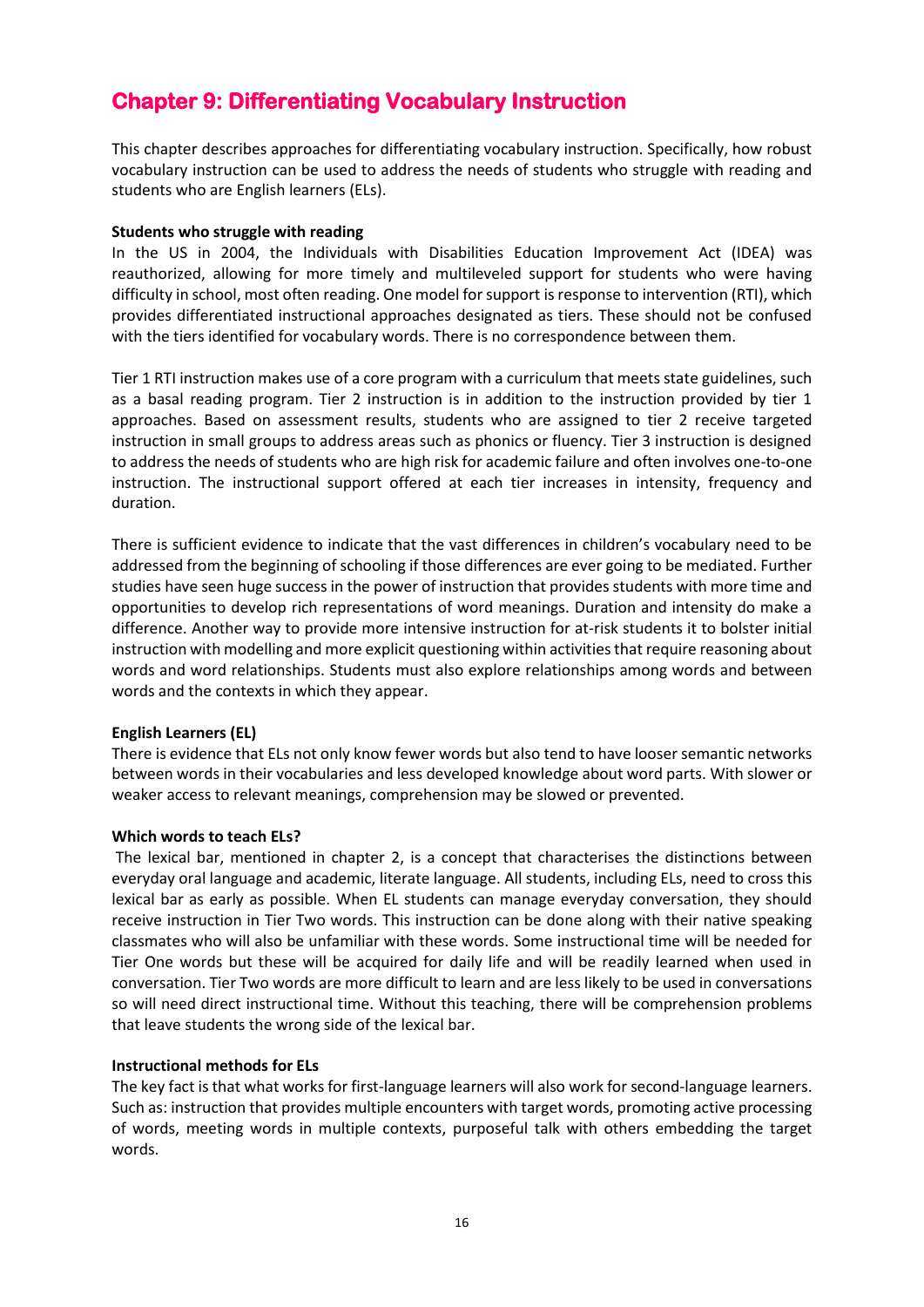#### **Incorporating cognates**

Cognates are words in two languages that are closely related in meaning and that overlap orthographically and phonologically, such as the English word *adapt* and its Spanish cognate *adaptar.* Some EL students are able to transfer cognate knowledge from their first language to English to infer the meaning of unknown words. However, this will affect comprehension only if they are adept at recognising cognate relationships.

Focusing on broader morphological relationships may help ELs, such as learning how Latin roots relate to the meanings, and learning how these roots relate to other words, can give students access to additional words that share the same root.